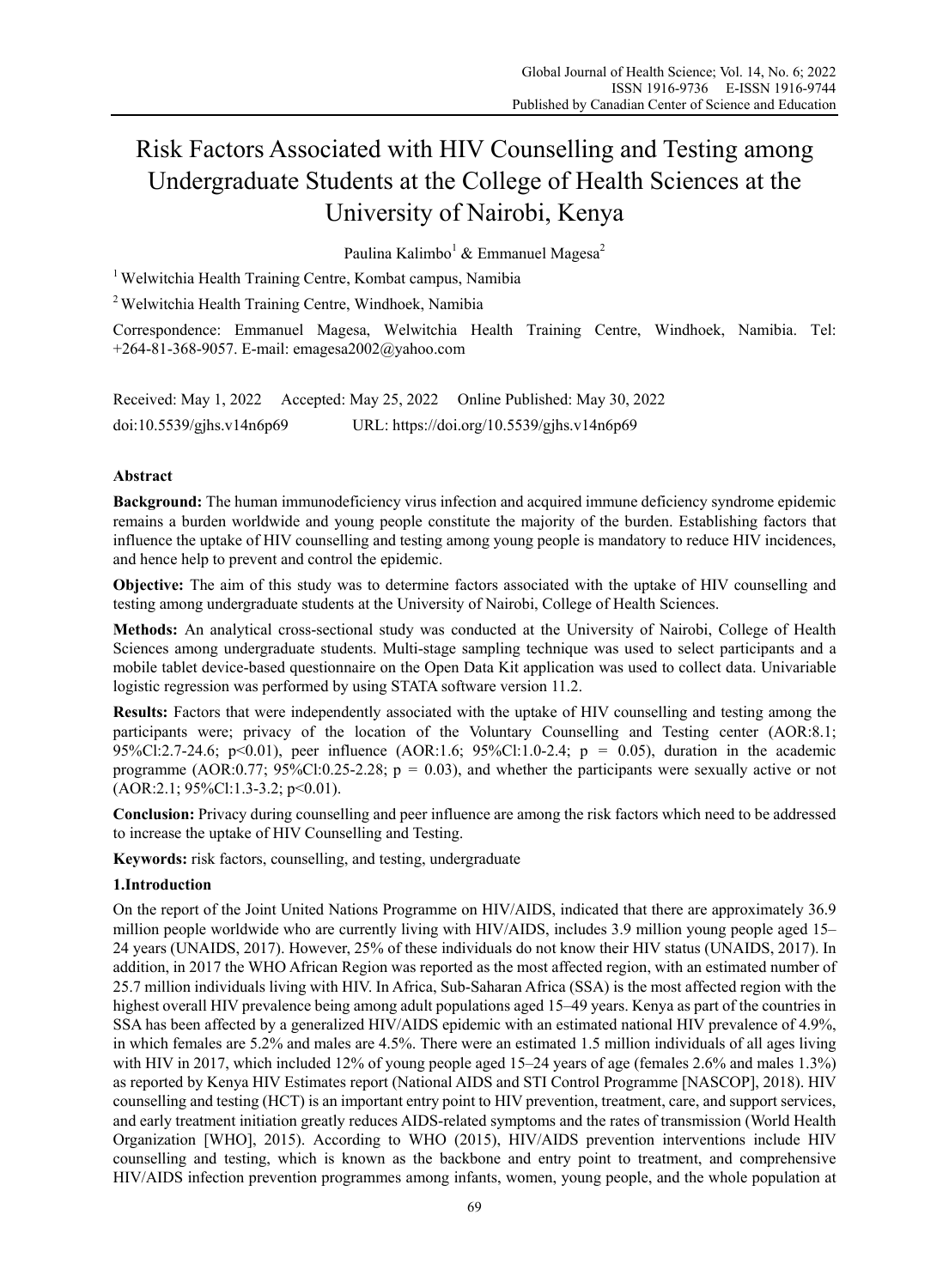large. Access to HCT consequently aids in early HIV detection and minimizes incidents of HIV infection; hence preventing and controlling the transmission of the epidemic. Young adults are one of the most exposed populations to HIV infection and they significantly contribute to the high HIV prevalence in many countries which are deeply rooted in the epidemic. In Kenya, the report indicates that 33% of all new HIV infections in 2017 occurred among adolescents and young people aged 15–24 years [NASCOP], 2018). Age distribution plays a significant role in predicting the uptake of HCT and according to Sanga et al., (2015) the uptake of HCT increases as the age advances because of increased exposure to voluntary counselling and testing (VCT) and HIV education of young people as they grow. This makes them realise the significance of knowing their HIV status. In their study on predictors of HIV/AIDS Knowledge and Attitude among Young Women of Nigeria and Democratic Republic of Congo, Gebremedhin, Youjie, & Tesfamariam, (2017), concluded that HIV/AIDS knowledge does increase with age. The authors found that women of 20–24 years of age had more HIV knowledge compared to women of 15– 20 years.

In addition, studies done by Abiodun et al., (2014); Chimoyi et al., (2015); Hadish et al., (2017), suggested that older individuals are more likely to use HCT services as opposed to the younger ones. It might be that older people perceive themselves to be at high risk of acquiring HIV virus and will therefore readily access HCT service. However, with advanced age, individuals may also become more educated hence increasing the awareness and economic stability to go for HIV testing (Hadish et al., 2017). Many studies have found sex to be associated with the uptake of HCT as alluded to by Asaolu et al., (2016); Khawcharoenporn, Chunloy, & Apisarnthanarak, (2016); Woldeyohannes et al., (2017), who reported that male youth had lower odds of HCT uptake as compared to females. This concurred with findings from a study by Chimoyi et al., (2015) to the effect that females were more likely to be tested for HIV as compared to males. This may be attributed to the fact that females have a window opportunity for HCT uptake during Antenatal Care (ANC) and hence this increases their odds ratio for HCT uptake. Therefore, this study seek to determining the factors that influence young people to uptake HCT is important for early HIV detection hence avoiding increased HIV prevalence (Kenya AIDS Strategic Frame Work [KASFW], 2014).

#### **2. Materials and Methods**

The study employed analytic cross-sectional design study, this method was used to provide facts about risk factors which influence HIV counselling and testing uptake among 4732 undergraduate students aged 17–26 years at the College of Health Sciences of University of Nairobi, Kenya. The calculated sample size using sample size calculator by Raosoft**®** was 390. Multi-stage sampling technique was used in selecting participants for the study. The study participants were then systematically sampled, in which every  $12<sup>th</sup>$  student was picked up from the list of the students from each of the school by year of study. The consent forms were given to all, and the questionnaire was then loaded onto the Open Data Kit (ODK) phone-based software for data collection and STATA software was used to analyse collected data, at signifance level (p-value)  $= 0.05$ 

# **3. Results**

#### *3.1 Socio-Demographic Characteristics*

From the total of 390 study participants required for the study, 386 were interviewed, resulting in a response rate of 99.0%, other demographic characteristic is show in Table 1

| <b>Characteristics</b> | Mean $\pm$ (SD) | Frequency $n$ (%) |
|------------------------|-----------------|-------------------|
| Age (years)            | 21.57(2.0)      |                   |
| <b>Sex</b>             |                 |                   |
| Male                   |                 | 189 (48.9)        |
| Female                 |                 | 197(51.1)         |
| <b>Marital status</b>  |                 |                   |
| Never married          |                 | 368 (95.3)        |
| Married                |                 | 10(2.6)           |
| Others                 |                 | 8(2.1)            |

Table 1. Socio-demographic characteristics of study participants (N=386)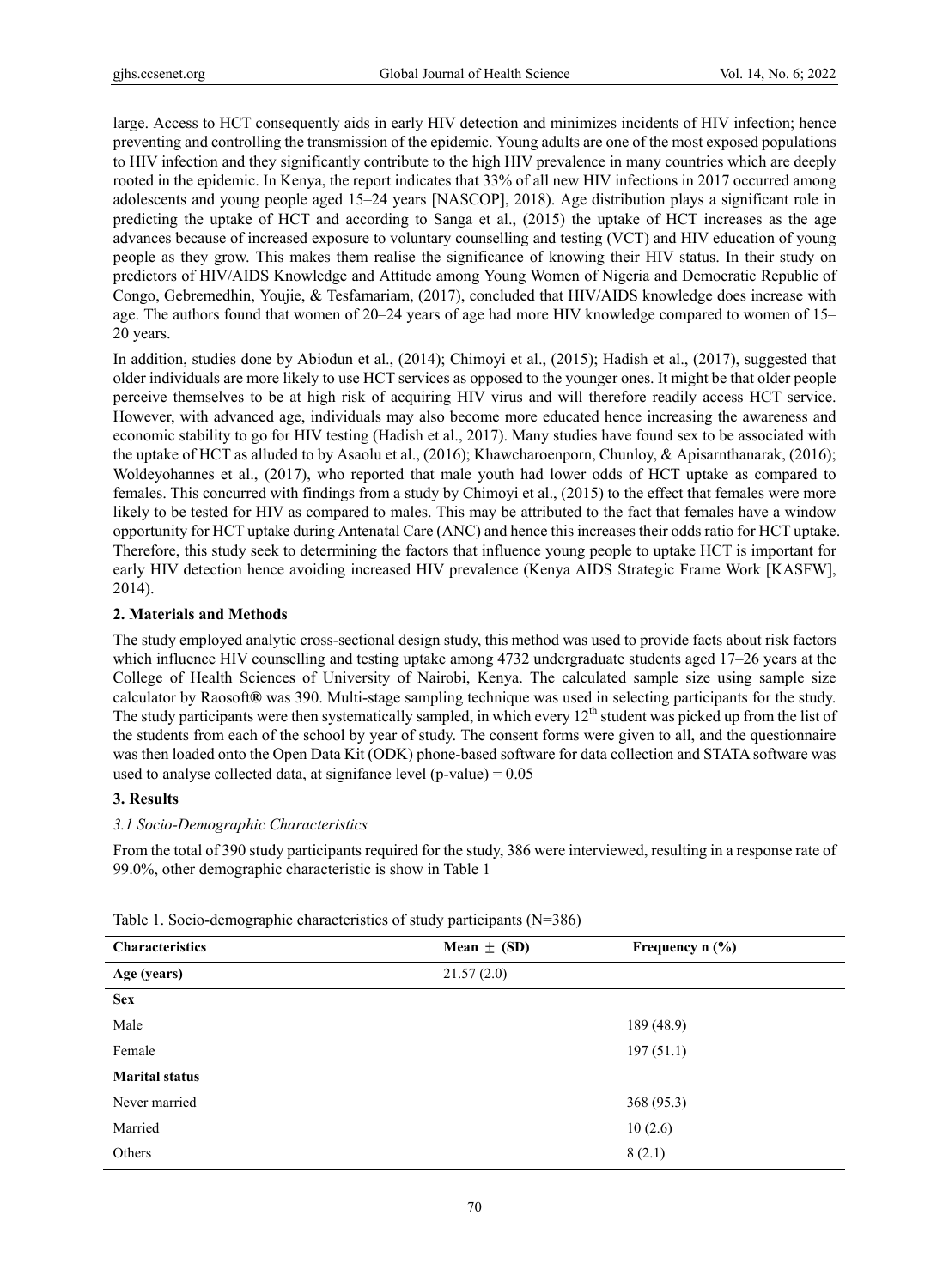| Religion                   |             |
|----------------------------|-------------|
| Non-Christian              | 80(20.7)    |
| Christian                  | 290 (75.1)  |
| Not religious              | 16(4.2)     |
| <b>Residence of origin</b> |             |
| Urban                      | 222 (57.5)  |
| Rural                      | 164 (42.5)  |
| Family head income/month   |             |
| $<$ 50,000 KES             | 111(28.8)   |
| 50,000KES to 100,000 KES   | 146 (37.8)  |
| >100,000KES                | 129 (33.4)  |
| <b>Field of study</b>      |             |
| Nursing                    | 35(9.1)     |
| Dental                     | 23(6.0)     |
| Pharmacy                   | 55 $(14.3)$ |
| Medicine and Surgery       | 221 (57.3)  |
| Biochemistry               | 29(7.5)     |
| Medical lab                | 23(6.0)     |
| Year of study              |             |
| $1^{\rm st}$               | 74 (19.2)   |
| 2 <sup>nd</sup>            | 112 (29.0)  |
| $3^{\text{rd}}$            | 96(24.9)    |
| 4 <sup>th</sup>            | 52(13.5)    |
| $5^{\text{th}}$            | 32(8.3)     |
| 6 <sup>th</sup>            | 20(5.2)     |
|                            |             |

*SD (standard deviation).* 

# *3.2 Health Service Delivery Related Factors Influencing Participants Visit to HCT*

Most participants reported that their decision to visit HCT was influenced by the privacy and location of VCTs (92.0%), confidentiality and privacy at the VCT site (87.6%), the quality of health services (85.5%), and waiting time at the VCT site (83.2%) as seen on Table 2.

| Table 2. Reported health service delivery related factors influencing HCT uptake (N=386) |  |  |  |
|------------------------------------------------------------------------------------------|--|--|--|
|------------------------------------------------------------------------------------------|--|--|--|

| <b>Characteristic</b>                   | Influenced $n$ $\left(\frac{9}{6}\right)$ | Not influenced $n$ (%) |
|-----------------------------------------|-------------------------------------------|------------------------|
| Private location of VCT                 | 355(92.0)                                 | 31(8.0)                |
| Confidentiality and privacy at VCT site | 338 (87.6)                                | 48 (12.4)              |
| Quality of health services              | 330 (85.5)                                | 56 (14.5)              |
| Waiting time at VCT site                | 321 (83.2)                                | 65(16.8)               |
| Availability of ART at VCT site         | 296 (76.7)                                | 90(23.3)               |
| Distance to the health facility         | 288 (74.6)                                | 98 (25.4)              |
| Financial cost involved                 | 286(74.1)                                 | 100(25.9)              |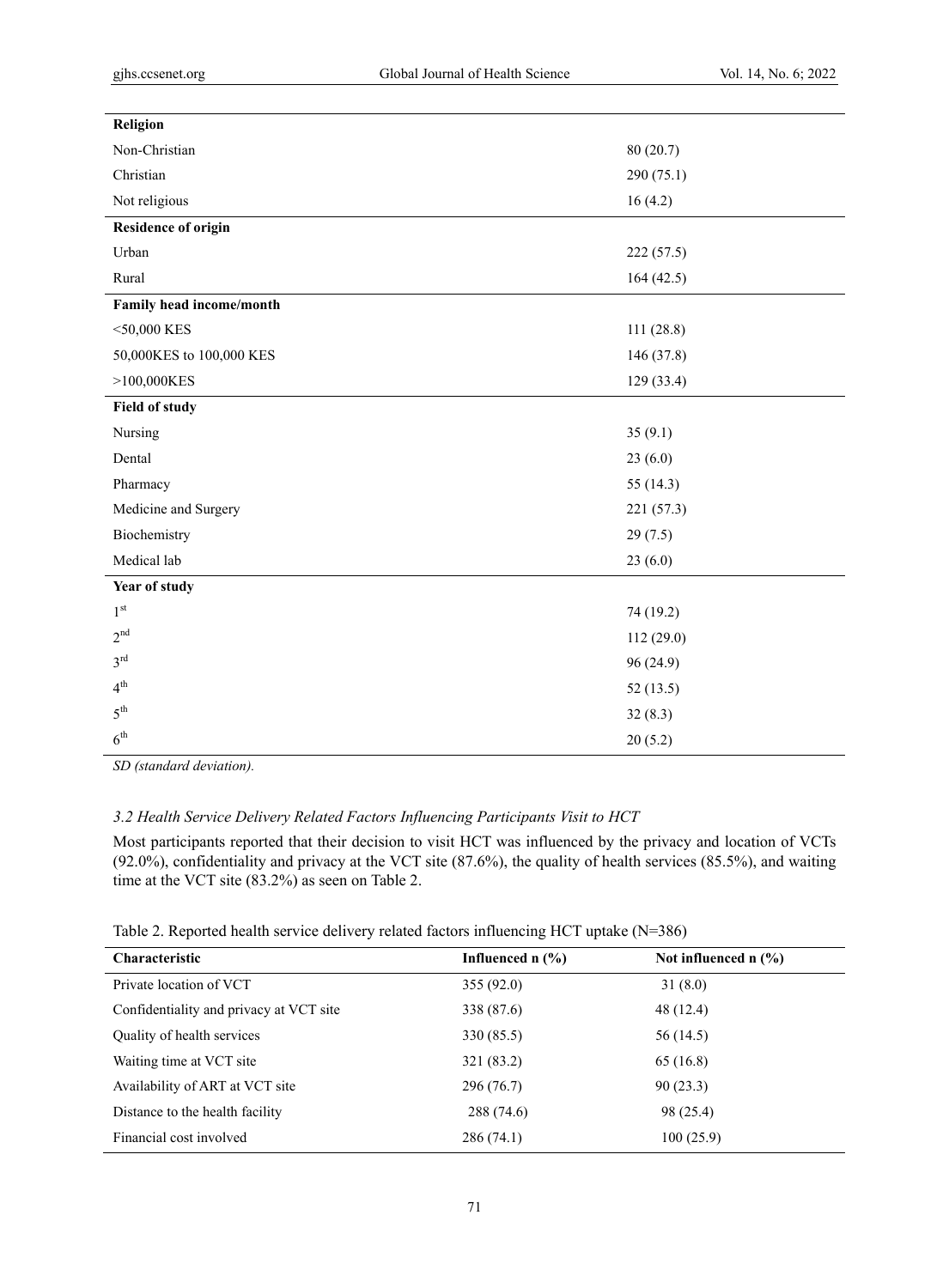| Variable                                | Crude             | 95% Cl              | <b>LRT</b> |
|-----------------------------------------|-------------------|---------------------|------------|
|                                         | <b>Odds Ratio</b> | <b>Lower-</b> Upper | p-value    |
| Availability of ART at VCT site         |                   |                     |            |
| Influenced                              | 1.30              | $0.80 - 2.10$       | 0.28       |
| Not influenced                          | ref               |                     |            |
| Waiting time at the VCT site            |                   |                     |            |
| Influenced                              | 1.46              | $0.84 - 2.51$       | $0.17*$    |
| Not influenced                          | ref               |                     |            |
| Quality of health services at VCT site  |                   |                     |            |
| Influenced                              | 1.07              | $0.61 - 1.89$       | 0.81       |
| Not influenced                          | ref               |                     |            |
| Confidentiality and privacy at VCT site |                   |                     |            |
| Influenced                              | 1.49              | $0.80 - 2.79$       | $0.19*$    |
| Not influenced                          | ref               |                     |            |
| Distance to the VCT site                |                   |                     |            |
| Influenced                              | 1.13              | $0.71 - 1.79$       | 0.61       |
| Not influenced                          | ref               |                     |            |
| <b>Private location of the VCT</b>      |                   |                     |            |
| Influenced                              | 6.49              | $2.22 - 18.93$      | $0.001*$   |
| Not influenced                          | ref               |                     |            |
| <b>Financial cost involved</b>          |                   |                     |            |
| Influenced                              | 1.25              | $0.79 - 1.98$       | 0.34       |
| Not influenced                          | ref               |                     |            |

Table 3. Univariable logistic regression analysis of health service delivery related factors affecting HCT uptake among undergraduate students (N=386)

\**Significant variable at p <0.05. Likelihood Ratio Test (LRT).* 

The seven variables: *age, year of study, peer influence to go for HCT, waiting time at the VCT site, confidentiality, and privacy at the VCT site* and *private location of the VCTs* were statistically significantly associated with HCT uptake in the univariable analysis were fed into the multivariable logistic regression model.

The rate of HCT uptake increased with VCT site being privately located. Participants whose decision making to go for HCT was influenced by the private location of the VCT site were 8.09 times more likely to go for HCT (AOR:8.09; 95%Cl:2.66-24.57; p<0.01) compared to those who were not influenced by the location of VCT, controlling for year of study, sexually active and peer influence to undergo HCT.

## **4. Discussion**

The main objective of this study was to determine risk factors associated with the uptake of HIV counselling and testing among undergraduate students at the College of Health Science at the University of Nairobi. The prevalence of HCT uptake in the last 12 months prior the study among university students at the College of Health Science in this study was only 46.1%. Majority of participants (93.0%), however knew where to go for HCT services. A study on HCT uptake among students at the universities of Nairobi, Egerton, Daystar, and African Nazarene in Kenya reported a HCT uptake prevalence of 50.7% (Mwangi et al., 2014). The reported prevalence of HCT uptake in this study is slightly high compared to 35.4% among undergraduate students at Bahidar University in Ethiopia (Fikadie et al., 2014), 34.6% among health care professional students in Tanzania (Charles et al., 2009), and 30.4% among university students in Nigeria (Abiodun et al., 2014). The poor uptake of HCT may imply that the university students have the potential to unknowingly infect others with HIV related diseases. Although fear associated with knowing the HIV test results was not significantly associated with HCT uptake, participants in this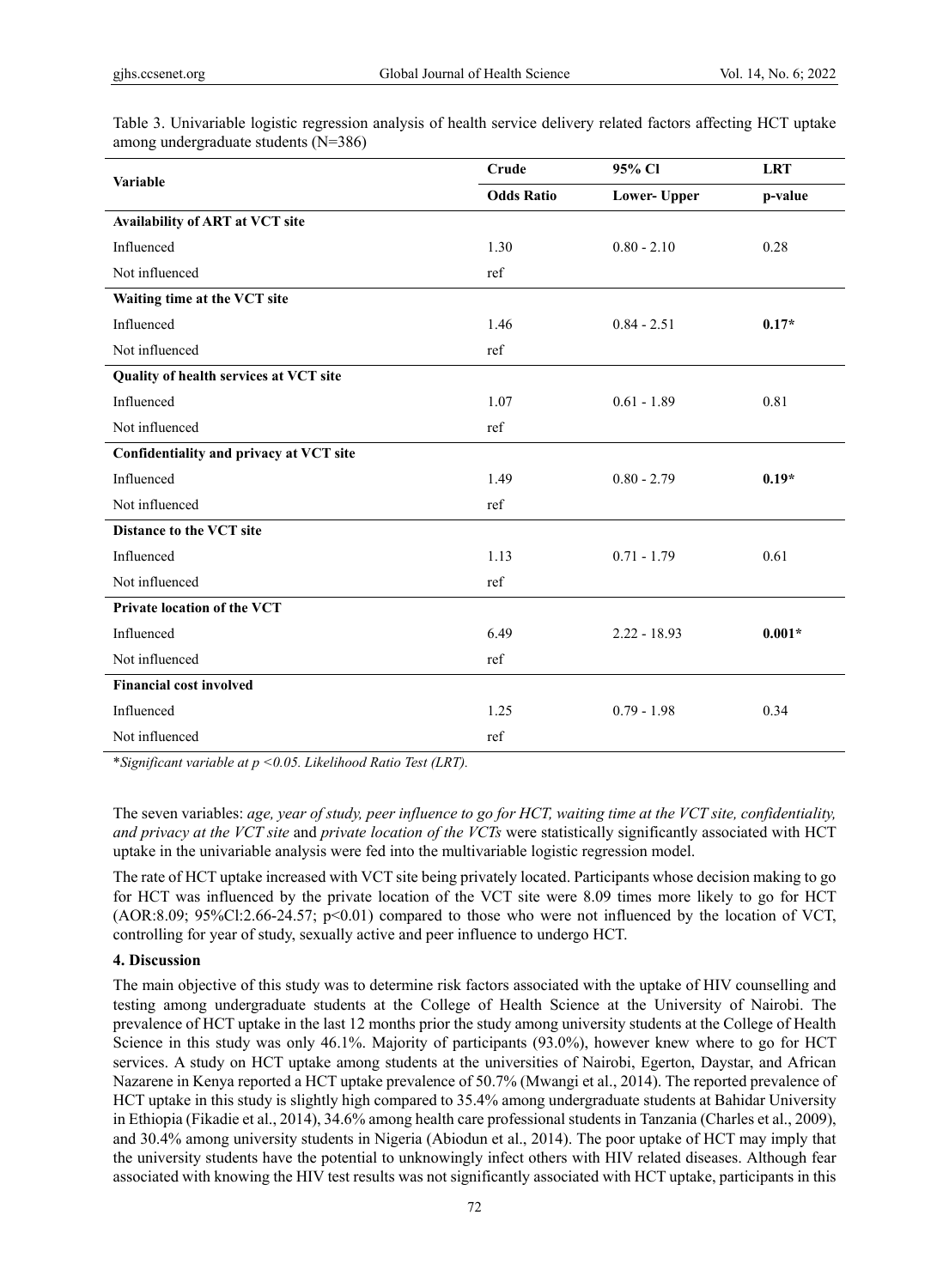study mentioned it as one of the main barriers to HCT uptake. Similar findings on fear and HCT uptake were reported from Zimbabwe (Sambisa, 2008).

In this study, factors that were independently associated with the uptake of HIV counselling and testing among undergraduate students at the College of Health Science at the University of Nairobi were privacy of the location of VCTs, peer influence, the duration in the academic programme, and whether the participants were sexually active or not. Participants were more likely to go for HCT if the VCT location was privately located. These findings on the privacy of the VCT location could be attributed to fear of stigmatization by peers (Sanga et al., 2015). In this study, however, there was no statistically significant association between stigmatization and HCT uptake. It is therefore possible that students in this study preferred private VCT location compared to the public facilities within the university where they also conduct their clinical practices. These findings are supported by systematic review study work in Sub-Saharan Africa by Musheke et al., (2013) which explained that perceived poor location of HIV testing site is associated with low HCT uptake as it brings negative connotations such as being labelled HIV positive, sexually active or being infected by other STIs.

Being sexually active was also significantly associated with HCT uptake in this study. These findings suggest that individuals who are sexually active perceived themselves to be at a higher risk of contracting HIV infection, hence they are more likely to go for HCT. Participants who were sexually active were 2.05 times more likely to have undergone HCT in the last 12 months prior to the study compared to those who were not. Similar findings were reported from Sub-Saharan Africa and Ethiopia (Asaolu et al., 2016; Tsegay et al., 2013).

The HCT uptake among participants also increased with the year of study. Participants from the final year (6<sup>th</sup> year) were more likely to go for HCT visits than those at the beginning of the academic programme. Although these findings might be attributed to the increase in source and access to HIV related information, there was no statistically significant association between HIV-related awareness and HCT uptake, despite the reported high level of awareness about HIV/AIDS modes of transmission, preventions, and treatment. The increase in HCT uptake with the students' duration in the medical education programme could therefore be attributed to independence, freedom, as well as sexual maturity accompanied by possibility of more relations with opposite sex may lead to heightened sexual activities which tend to increase with the length of stay on campus, subsequently increasing perceived risk to HIV infection. Similar findings were reported from Ethiopia, which show that as students stay longer on campus, the HIV exposure risk perception increases and thus senior students are likely to have increased access to VCT related information compared to first year students (Fikadie et al., 2014).

Although only slightly more than half of participants (57.3%) indicated that they would not seek approval from anyone when going for HCT services, peer influence was posit associated with HCT uptake in this study. It is possible that peer pressure or family influence may help one to gather courage and strength to go for VCT. Individuals with supportive families and friends have been known to have a higher HCT uptake compared to those who lack support from families and friends (Fikadie et al., 2014). Peers have also been known to be the primary sources of information on HIV infection and HCT (Fikadie et al., 2014; Lubogo et al., 2015). Hence, individuals whose family members and friends have previously visited VCT sites are more likely to go for HCT.

There was no statistical significant association between HCT uptake and participants' demographic and socio-economic factors of age, sex, religion, residence, socio-economic status, and marital status. These findings are almost similar with previous studies conducted in Tanzania, Ethiopia, and Thailand among university students (Charles et al.,2009; Khawcharoenporn et al., 2016; Tsegay et al., 2013). Furthermore, specific disciplines were not associated with HCT uptake, and probably because participants had the same medical educational background. Similar observations have been made in Tanzania (Charles et al., 2009).

Among the health service delivery factors, only privacy of the VCT location was significantly associated with HCT uptake. Perceived confidentiality and privacy at the VCT site and HCT uptake were not significantly associated. However, 87.7% of the participants were influenced by confidentiality and privacy at VCT site, this indicates that lack of confidentiality and privacy at VCT site could be an obstacle to HCT uptake. Similar findings were reported from Ethiopia (Tsegay et al., 2013). The influence of quality of HIV testing services offered at the VCT site was also not associated with the uptake of HCT. Most of participants (85.5%) indicated that they were influenced by the perceived quality of health services offered at the VCTs. This may stipulate that poor quality of health services offered at VCTs could cause a reduction on the number of participants' turn up for HCT. Similar results were observed in a related systematic review study conducted in Sub-Saharan Africa (Musheke et al., 2013). Furthermore, majority of participants (83.2%) self-reported that short waiting time at VCT determined their desire to go for HCT, however the influence did not make a difference in the uptake of HCT. This may suggest that perceived long waiting time at the VCTs could result in low uptake of HCT. These findings are in sync with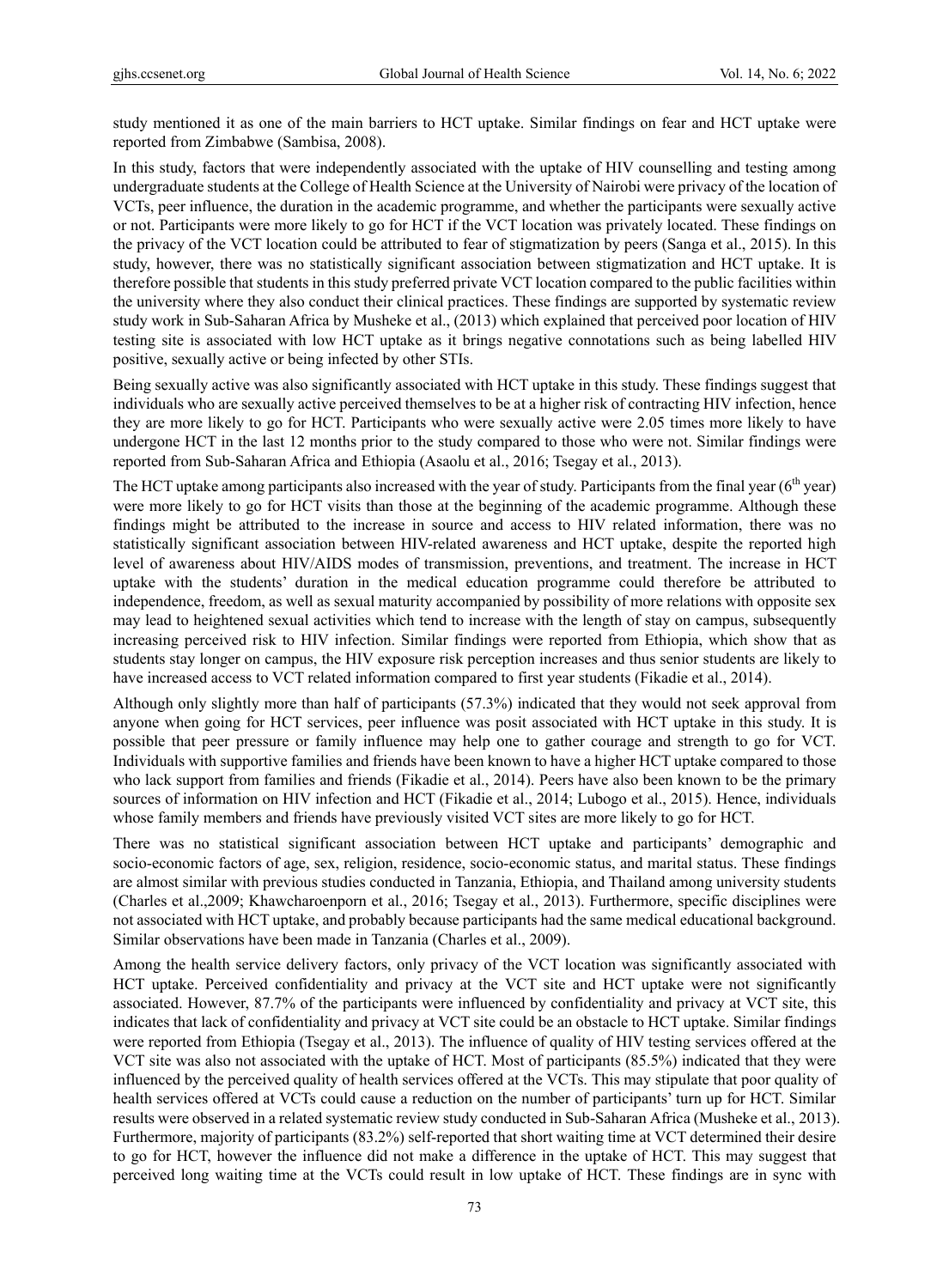findings from Tanzania and Zimbabwe (Meremo et al., 2016; Sambisa, 2008). Knowing that ART was available at the VCT site was also not associated with HCT uptake in this study. However, majority of participants (76.7%) appeared to have been influenced by the knowledge of the availability of ART. This may show that lack of ART availability at the VCT site, may result in the reduction of HCT uptake. Similar results were noted in Ethiopia (Tsegay et al., 2013).

#### **5. Conclusion**

According to the findings, the factors that were independently associated with HCT uptake were: privacy of the location of VCT centers, peer influence and the duration in the academic programme. Therefore, findings from this study suggested that privacy of the VCT location was the most significant factor that facilitated the HCT uptake among the study participants.

# **Funding**

None.

#### **Competing Interests Statement**

The authors declare that there are no competing or potential conflicts of interest.

#### **References**

- Abiodun, O., Sotunsa, J., Ani, F., & Jaiyesimi, E. (2014). Knowledge of HIV/AIDS and predictors of uptake of HIV counseling and testing among undergraduate students of a privately owned university in Nigeria. *BMC Research Notes*, *7*(1), 1-8. https://doi.org/10.1186/1756-0500-7-639
- Asaolu, I. O., Gunn, J. K., Center, K. E., Koss, M. P., Iwelunmor, J. I., & Ehiri, J. E. (2016). Predictors of HIV testing among youth in sub-Saharan Africa: A cross-sectional study. *PLoS ONE*, *11*(10), 1-12. https://doi.org/10.1371/journal.pone.0164052
- Charles, M. P., Kweka, E. J., Mahande, A. M., Barongo, L. R., Shekalaghe, S., Nkya, H. M., … Mahande, M. J. (2009). Evaluation of uptake and attitude to voluntary counseling and testing among health care professional students in Kilimanjaro region, Tanzania. *BMC Public Health*, *9*, 1-9. https://doi.org/10.1186/1471-2458-9-128
- Chimoyi, L., Tshuma, N., Muloongo, K., Setswe, G., Sarfo, B., & Nyasulu, P. S. (2015). HIV-related knowledge, perceptions, attitudes, and utilisation of HIV counselling and testing: A venue-based intercept commuter population survey in the inner city of Johannesburg, South Africa. *Global Health Action*, *8*(1), 1-9. https://doi.org/10.3402/gha.v8.26950
- Djibuti, M., Zurashvili, T., Kasrashvili, T., & Berg, C. J. (2015). Factors associated with HIV counseling and testing behavior among undergraduates of universities and vocational technical training schools in Tbilisi, Georgia. *BMC Public Health*, *15*(1), 1-9. https://doi.org/10.1186/s12889-015-1760-z
- Fikadie, G., Bedimo, M., & Alamrew, Z. (2014). Prevalence of Voluntary Counseling and Testing Utilization and Its Associated Factors among Bahirdar University Students. *Advances in Preventive Medicine*, *2014*, 1-9. https://doi.org/10.1155/2014/906107
- Gazimbi, M. M., & Magadi, M. A. (2017). A Multilevel Analysis of the Determinants of HIV Testing in Zimbabwe: Evidence from the Demographic and Health Surveys. *HIV/AIDS Research and Treatment – Open Journal*, *4*(1), 14-31. https://doi.org/10.17140/HARTOJ-4-124
- Gebremedhin, S. A., Youjie, W., & Tesfamariam, E. H. (2017). Predictors of HIV/AIDS Knowledge and Attitude among Young Women of Nigeria and Democratic Republic of Congo: Cross-Sectional Study. *Journal of AIDS & Clinical Research*, *08*(03). https://doi.org/10.4172/2155-6113.1000677
- Hadish, M. T., Mao, J., Gong, G., Hadish, B. T., Tesfamariam, E. H., Tesfay, A. W., … Hadgu, T. R. (2017). Predictors of Health-Seeking Behavior: HIV Test Experiences among Youth Aged 15-24 Years in Cameroon and Gabon. *Journal of Transmitted Diseases and Immunity*, *01*(02), 1-12. https://doi.org/10.21767/2573-0320.100010
- KDHS and ICF International. (2015). Kenya 2014 Demographic and Health Survey Key Findings. *Kdhs*, *6*, 24. https://doi.org/10.5261/2013.GEN1.04
- Kenya National AIDS Control Council. (2014). *Kenya AIDS Strategic Framework 2014/2015 2018/2019*.
- Khatoon, S., Budhathoki, S. S., Bam, K., Thapa, R., Bhatt, L. P., Basnet, B., & Jha, N. (2018). Socio-demographic characteristics and the utilization of HIV testing and counselling services among the key populations at the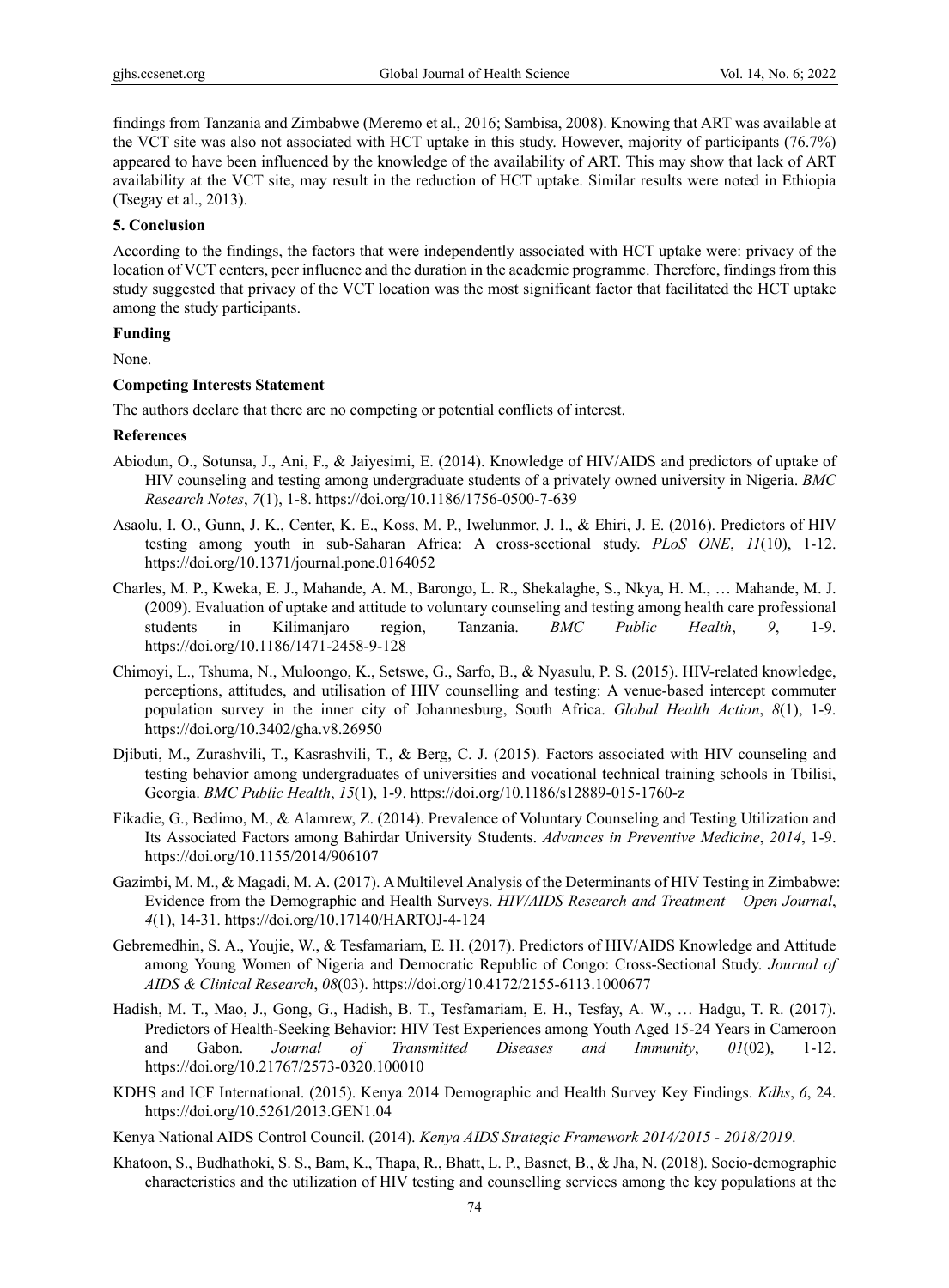Bhutanese Refugees Camps in Eastern Nepal. *BMC Research Notes*, *11*(1), 1-6. https://doi.org/10.1186/s13104-018-36

- Khawcharoenporn, T., Chunloy, K., & Apisarnthanarak, A. (2016). Uptake of HIV testing and counseling, risk perception and linkage to HIV care among Thai university students. *BMC Public Health*, *16*, 556. https://doi.org/http://dx.doi.org/10.1186/s12889-016-3274-
- Lubogo, D., Ddamulira, J. B., Tweheyo, R., & Wamani, H. (2015). Factors associated with access to HIV care services in eastern Uganda: the Kumi home based HIV counseling and testing program experience. *BMC Family Practice*, *16*(1),1-9. https://doi.org/10.1186/s12875-015-0379-6
- Macharia, M. P. (2013). Barriers to HIV Testing and Counseling Uptake Among Young People Aged 18-24 Years in Nyeri Municipality, (November). Retrieved from http://erepository.uonbi.ac.ke/bitstream/handle/11295/59391/Munyua\_Barriers to HIV testing and counseling uptake among young people.pdf?sequence=3
- Makwiza, I., Nyirenda, L., Bongololo, G., Banda, T., Chimzizi, R., & Theobald, S. (2009). Who has access to counseling and testing and anti-retroviral therapy in Malawi - an equity analysis. *International Journal for Equity in Health, 8*, 13.
- Meremo, A., Mboya, B., Ngilangwa, D. P., Dulle, R., Tarimo, E., Urassa, D., & Ilako, F. (2016). Barriers to accessibility and utilization of HIV testing and counseling services in Tanzania: Experience from Angaza Zaidi programme. *Pan African Medical Journal*, *23*, 1-12. https://doi.org/10.11604/pamj.2016.23.189.5683
- Mohlabane, N., Tutshana, B., Peltzer, K., & Mwisongo, A. (2016). Barriers and facilitators associated with HIV testing uptake in South African health facilities offering HIV Counselling and Testing. *Health SA Gesondheid*, *21*, 86-95. https://doi.org/10.1016/j.hsag.2015.11.001
- Muhinda, J. C., & Pazvakawambwa, L. HIV Testing among Women in Namibia: Patterns and Determinants. *Biomed J Sci & Tech Res, 1*(3), 2017. https://doi.org/10.26717/BJSTR.2017.01.000248
- Musheke, M., Ntalasha, H., Gari, S., Mckenzie, O., Bond, V., Martin-Hilber, A., & Merten, S. (2013). A systematic review of qualitative findings on factors enabling and deterring uptake of HIV testing in Sub-Saharan Africa. *BMC Public Health*, *13*(1), 220. https://doi.org/10.1186/1471-2458-13-220
- Mwangi, R. W., Ngure, P., Thiga, M., & Ngure, J. (2014). Factors Influencing the Utilization of Voluntary Counselling and Testing Services among University Students in Kenya. *Global Journal of Health Science*, *6*(4), 84-93. https://doi.org/10.5539/gjhs.v6n4p84
- National AIDS and STI Control Programme, Ministry of Health, Kenya. Guidelines for HIV Testing Services in Kenya. Nairobi: NASCOP; 2015.
- National AIDS Control Council (NACC) and National AIDS & STIs Control Programme (NASCOP). *Kenya HIV Estimates 2018*. Nairobi, Kenya.
- Odimegwu, C., Adedini, S. A., & Ononokpono, D. N. (2013). HIV/AIDS stigma and utilization of voluntary counselling and testing in Nigeria. *BMC Public Health*, *13*(1). https://doi.org/10.1186/1471-2458-13-465
- Ramjee, G., & Daniels, B. (2013). Women and HIV in Sub-Saharan Africa. *AIDS Research and Therapy*, *10*(1), 1-9. https://doi.org/10.1186/1742-6405-10-30
- Sallis, J. F., & Owen, N. F. E. (2008). Social and Behavioral Theories. *Health Behavior and Health Education: Theory, Research, and Practice*, *4th*, 465-486. https://doi.org/10.1146/annurev.publhealth.012809.103604
- Sambisa, W. (2008). DHS WORKING PAPERS AIDS Stigma and Uptake of HIV Testing in Zimbabwe, (49).
- Sanga, Z., Kapanda, G., Msuya, S., & Mwangi, R. (2015). Factors influencing the uptake of Voluntary HIV Counseling and Testing among secondary school students in Arusha City, Tanzania: A cross sectional study Health behavior, health promotion and society. *BMC Public Health*, *15*(1), 1-9. https://doi.org/10.1186/s12889-015-1771-9
- Sidibé, M. (2013). *Global Report*. *Global report:UNAIDS report on the global AIDS epidermic 2013*. https://doi.org/10.1017/CBO9781107415324.004
- Tsegay, G., Edris, M., & Meseret, S. (2013). Assessment of voluntary counseling and testing service utilization and associated factors among Debre Markos University Students, North West Ethiopia: A cross-sectional survey in 2011. *BMC Public Health*, *13*(1). https://doi.org/10.1186/1471-2458-13-243
- UNAIDS. (2014). The Gap Report. *Unaids*, 422. https://doi.org/ISBN 978-92-9253-062-4